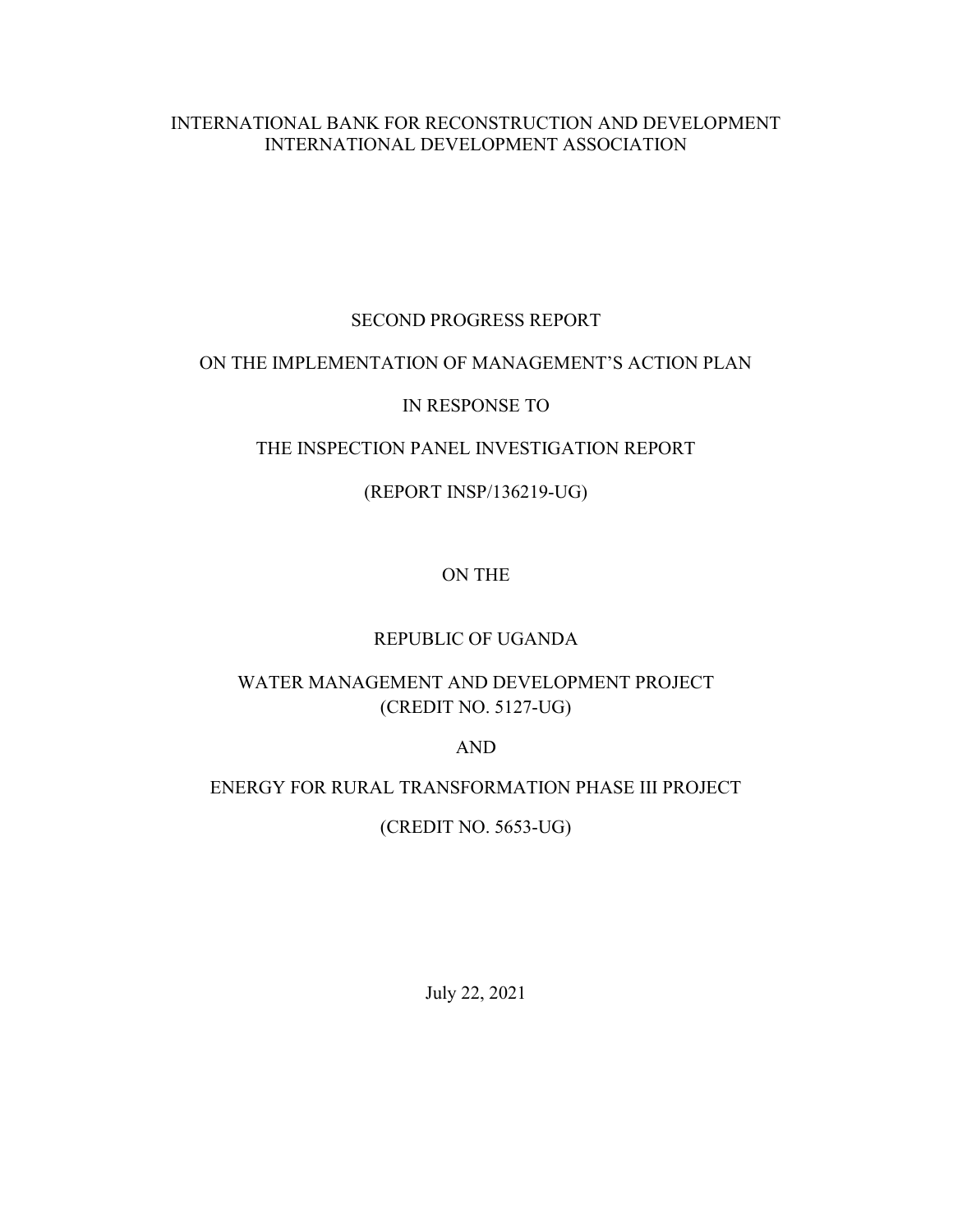# ACRONYMS AND ABBREVIATIONS

| <b>ABIA</b>          | Amendment to the Bujagali Indemnity Agreement              |
|----------------------|------------------------------------------------------------|
| <b>BIA</b>           | Bujagali Indemnity Agreement                               |
| <b>CFR</b>           | <b>Central Forest Reserve</b>                              |
| <b>EKFS</b>          | Extended Kalagala Falls Site                               |
| <b>ERT-III</b>       | Energy for Rural Transformation III Project                |
| <b>ESIA</b>          | <b>Environmental and Social Impact Assessment</b>          |
| <b>ESIA Addendum</b> | <b>Environmental and Social Impact Assessment Addendum</b> |
|                      | for Isimba Hydropower Plant                                |
| GoU                  | Government of Uganda                                       |
| GWh                  | Gigawatt hour                                              |
| <b>HPP</b>           | Hydropower plant                                           |
| <b>IDA</b>           | <b>International Development Association</b>               |
| <b>IFC</b>           | <b>International Finance Corporation</b>                   |
| <b>IPN</b>           | <b>Inspection Panel</b>                                    |
| <b>KFS</b>           | Kalagala Falls Site                                        |
| km                   | Kilometer                                                  |
| <b>KOA</b>           | Kalagala Offset Area (also referred to as Kalagala Falls   |
|                      | Site, KFS)                                                 |
| <b>KOSMP</b>         | Kalagala Offset Sustainable Management Plan                |
| <b>LRP</b>           | Livelihood Restoration Plan                                |
| <b>LTCO</b>          | Long-Term Conservation Options                             |
| <b>MAP</b>           | Management Action Plan                                     |
| <b>MIGA</b>          | Multilateral Investment Guarantee Agency                   |
| <b>MP</b>            | Management Plan (for the EKFS)                             |
| <b>MW</b>            | Megawatt                                                   |
| <b>NRICA</b>         | Nile Riverbank Investors and Conservation Association      |
| <b>RAP</b>           | <b>Resettlement Action Plan</b>                            |
| <b>SCA</b>           | Special Conservation Area                                  |
| <b>SECP</b>          | Stakeholders Engagement and Communication Plan             |
| <b>WMDP</b>          | Water Management and Development Project                   |
|                      |                                                            |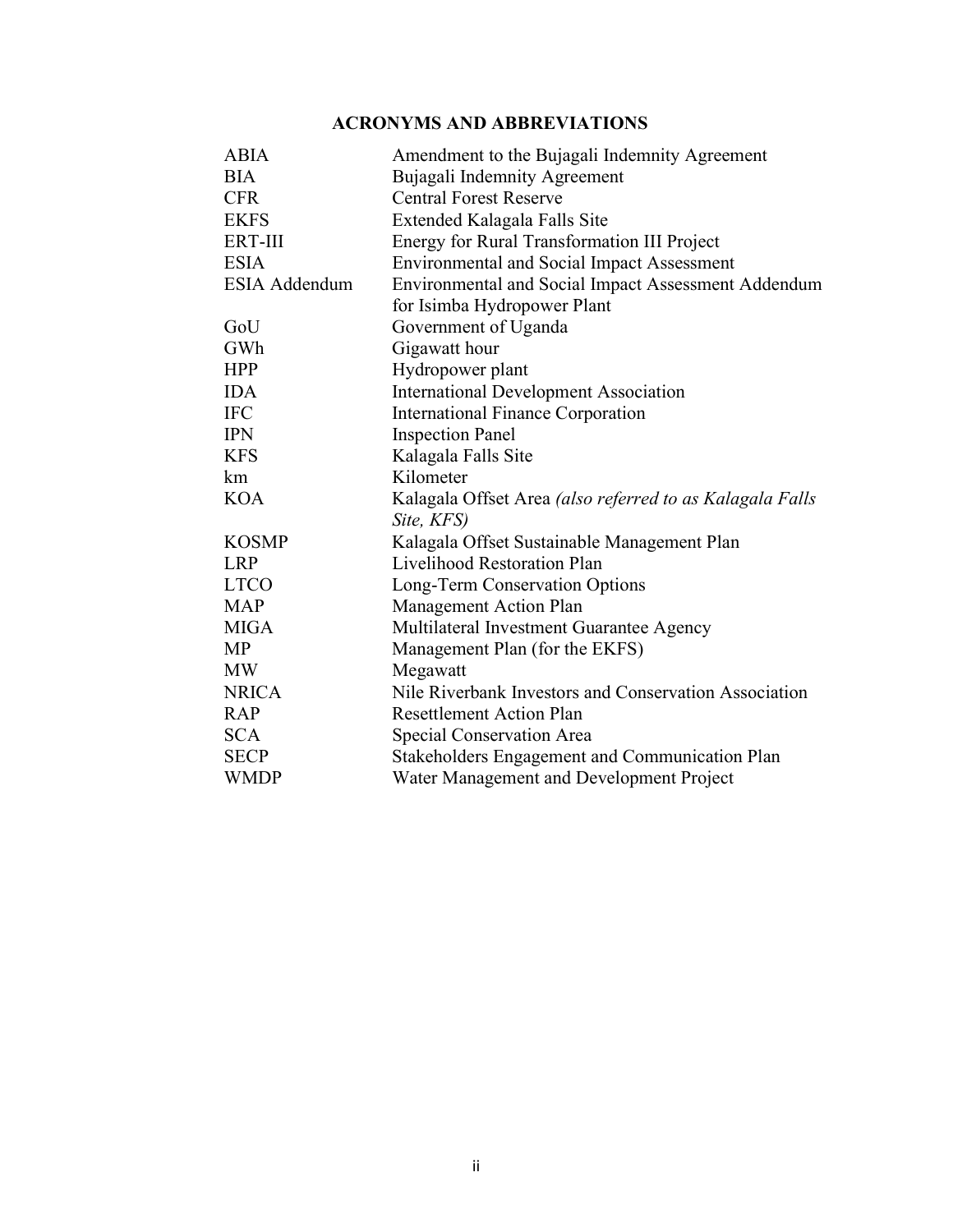# **CONTENTS**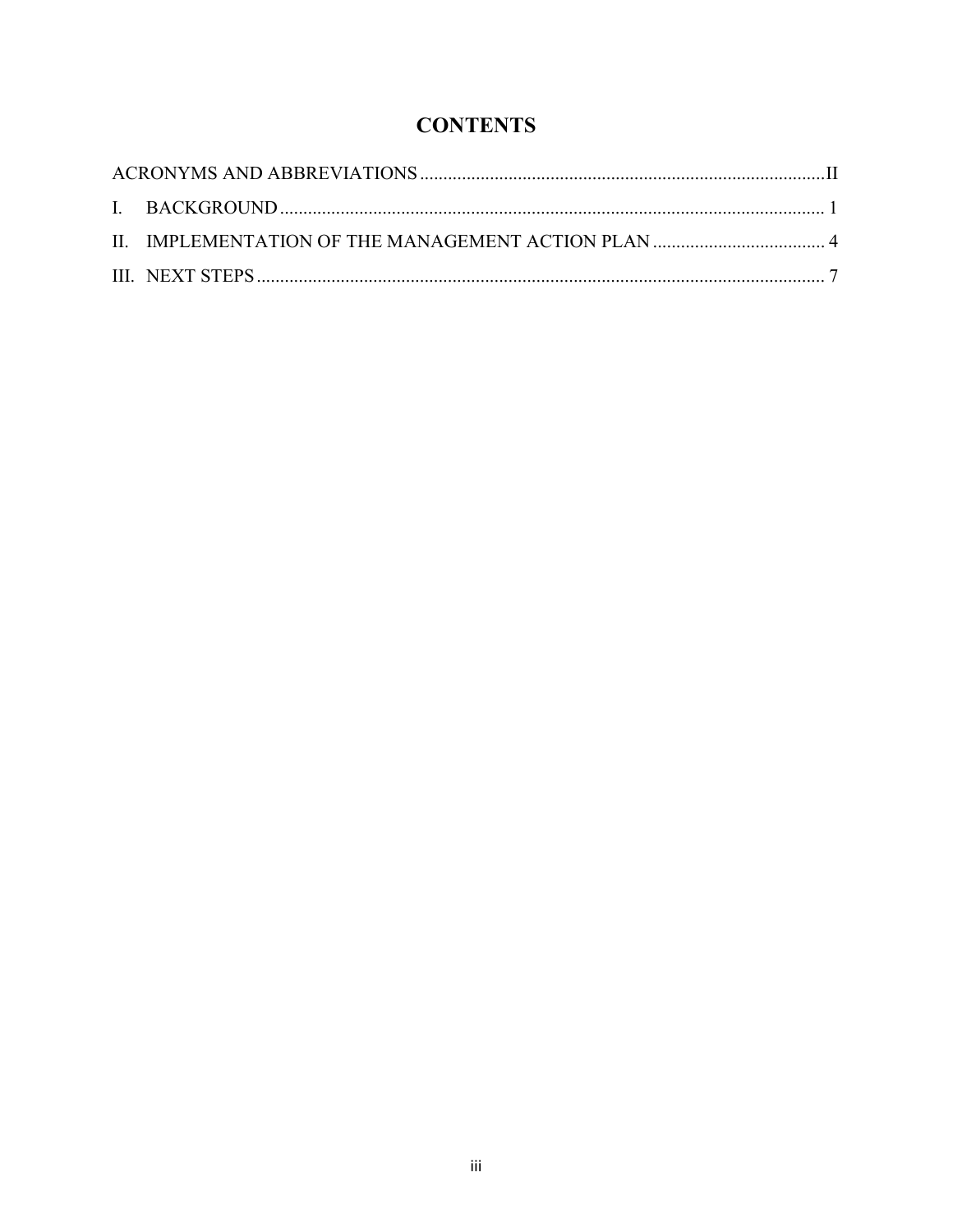### Second Progress Report

# on the Implementation of the Management Action Plan in Response to the Inspection Panel Investigation Report on the Uganda Water Management and Development Project (CREDIT NO. 5127-UG) and Uganda Energy for Rural Transformation Phase III Project (CREDIT NO. 5653-UG)

1. This is the second Progress Report to the Board of Executive Directors (the Board) on the implementation of the Management Action Plan (MAP) in response to the Inspection Panel Investigation Report No. INSP/136219-UG on the Uganda Water Management and Development Project (WMDP) and Uganda Energy for Rural Transformation Phase III (ERT-III) Project.

2. As explained in this report, progress on some of the actions that require travel and face-to-face meetings, consultations in particular, has continued to be adversely affected by COVID-19-related restrictions on travel and gatherings. The Government of Uganda (GoU) has informed the Bank that it has not been able to organize consultations under such conditions and that it will resume the consultation process as soon as the situation allows.

#### I. BACKGROUND

3. The Bujagali Project. In 2007, the Board approved the Uganda Private Power Generation (Bujagali) Project (Bujagali Project), which involved construction of the 250-MW Bujagali Hydropower Plant (HPP) on the Victoria Nile, some eight kilometers north (downstream) of the town of Jinja. The project was supported by loans from the International Finance Corporation (IFC), and Guarantees from the International Development Association (IDA) and the Multilateral Investment Guarantee Agency (MIGA). The Bujagali HPP was commissioned in August 2012. In 2020, the plant delivered 1,385 GWh, or 31.3 percent of the total energy generated in the country that year. Following project closure, as per policy, the Bank continues to monitor the financial risks covered by the IDA guarantee, which will expire in November 2023.

4. Kalagala Falls offset. To alleviate the adverse environmental and social impacts of the Bujagali Project, the GoU provided contractual undertakings to IDA to establish an offset in the area of Kalagala Falls, located about 15 km downstream of Bujagali HPP, which included a 10.2 km stretch of the river, as well as the Central Forest Reserves (CFR) of the Kalagala Falls and the Nile Bank. This offset, referred to as the Kalagala Falls Site (KFS) and also as the Kalagala Offset Area (KOA), was "… exclusively to protect its natural habitat and environmental and spiritual values...".<sup>1</sup> To manage the offset, the GoU approved a Kalagala Offset Sustainable Management Plan (2010-2019) (KOSMP), which was launched in May 2011.<sup>2</sup> The WMDP supported, under one of its components, priority investments related to the implementation of a part of the KOSMP. The WMDP closed on December 31, 2018; as per its Implementation Completion Report (ICR), the activities in support of the KOSMP were completed satisfactorily and the GoU is committed to protection of the affected areas.<sup>3</sup>

<sup>1</sup> Section 3.06 of the Bujagali Indemnity Agreement dated July 18, 2007 (the "BIA") between International Development Association and Republic of Uganda (Number B-0130-UG).

<sup>&</sup>lt;sup>2</sup> Maintaining a sustainable management program for KFS and Mabira CFR is an obligation under the Indemnity Agreement.

<sup>&</sup>lt;sup>3</sup> Republic of Uganda: Water Management and Development Project – Implementation Completion and Result Report (IDA-51270), World Bank, February 12, 2020.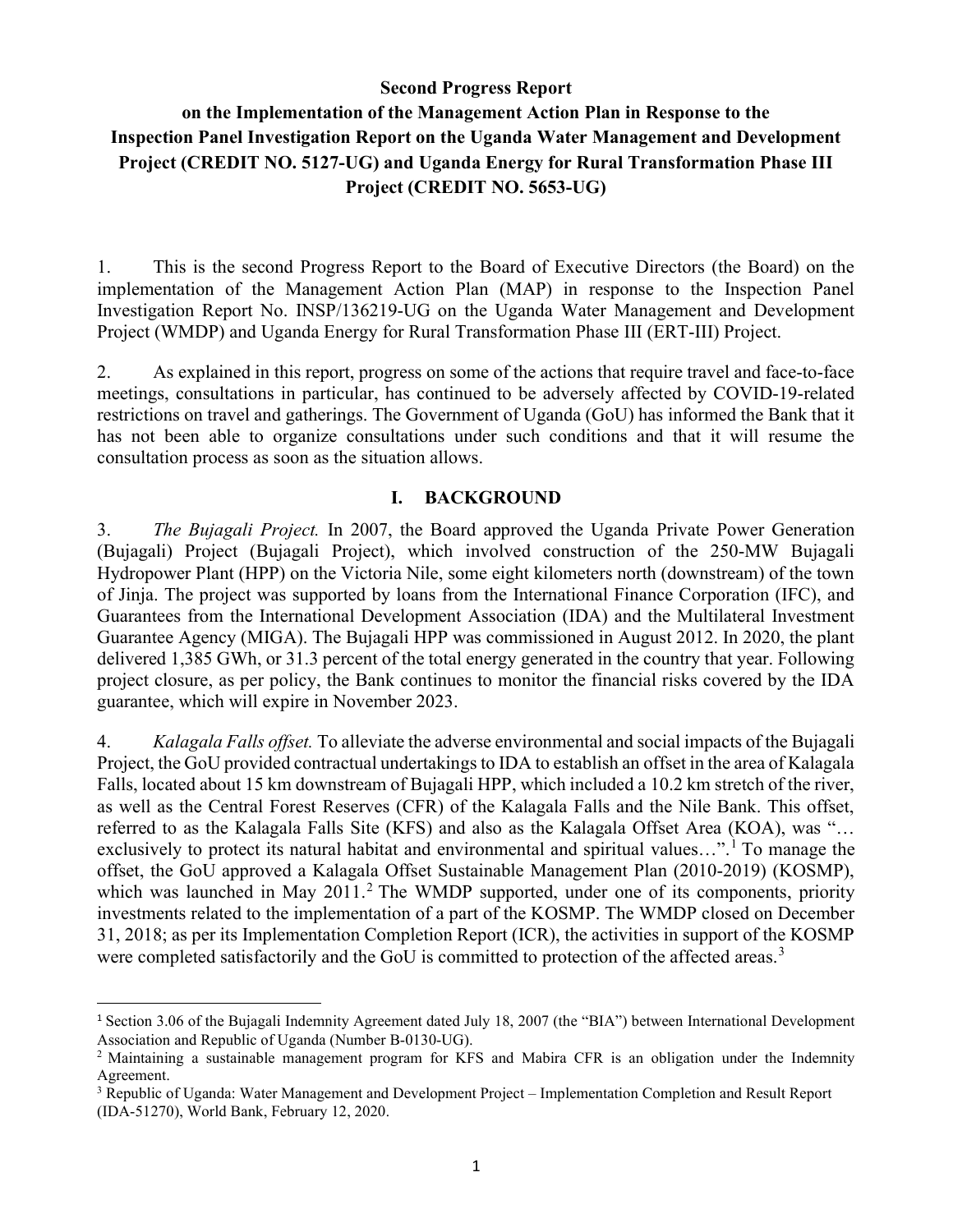5. Isimba HPP. As part of its plan to expand electricity access and provide adequate power supply, the GoU began construction of the Isimba HPP in 2015. The project, a 183-MW facility located about 36 km downstream of the Bujagali dam, was prepared and implemented by the GoU, using its own funds and financing from China Eximbank. The World Bank Group was not involved in preparation, financing, or construction of the Isimba project, nor was the Bank consulted by the GoU on the construction of the Isimba HPP. The Isimba HPP was commissioned in March 2019.

6. ESIA Addendum. When the Bank became aware in 2012 of the planning for the Isimba project and its proximity to the KFS, the Bank engaged with the GoU to determine the extent to which the Isimba HPP would affect the KFS. Since the Environmental and Social Impact Assessment (ESIA) for the Isimba HPP did not adequately address the potential impacts of the project on the KFS, the Bank requested a further assessment to specifically examine these potential impacts. In response, the GoU, using IDA funds from the ERT III project, prepared: (a) an Addendum to the ESIA of the Isimba HPP (ESIA Addendum), which focused on assessing environmental and social impacts of the Isimba HPP on the KFS and identifying mitigation measures; and (b) a Long-Term Conservation Option Report (LTCO Report), which examined options for protecting the KFS using the laws and regulations of the Republic of Uganda. The LTCO Report was completed in July 2017 and the ESIA Addendum in November 2017. With the completion of these two studies in 2017, the ERT-III is no longer financing any activities related to the "Extended KFS" (EKFS).

7. Requests for Inspection. On September 22, 2016, the Inspection Panel (IPN or the Panel) registered two Requests for Inspection, IPN Requests RQ 16/05 and RQ 16/08 (hereafter referred to as "the Requests"), of three IDA-financed projects that were in various ways related to the KFS: the Bujagali Project, and the WMDP and ERT-III Projects, as described above. Management provided its Response to the Requests on October 27, 2016. On December 16, 2016, the IPN submitted to the Board its Recommendation, recommending deferral of its decision regarding investigation pending completion of Isimba HPP ESIA Addendum, preparation of which was in progress at the time. On April 4, 2017, the Board (a) found that the Bujagali Project was not eligible for investigation as the project closed in 2012; and (b) accepted the deferral of the IPN's recommendation to investigate, for the remaining two projects, the WMDP and ERT-III.

8. Panel Investigation. On February 4, 2018, Management provided an Update on Management Actions to the Panel and the Board with information on the actions taken during the deferral period and the completion of the ESIA Addendum for the Isimba HPP in late 2017. The Panel subsequently sent its Second Report and Recommendation to the Board on May 3, 2018, recommending an investigation of the WMDP and ERT-III. The investigation, authorized by the Board on September 19, 2018, was completed on May 2, 2019, when the IPN issued the *Investigation Report* (Report No. 136219-UG). On June 28, 2019, Management provided its Report and Recommendation to the Board, which considered it on December 3, 2019, and approved the Management Action Plan.

9. Amended Indemnity Agreement. Following the completion of the ESIA Addendum and LTCO Report in 2017, the Bank and the GoU entered into an amendment to the Bujagali Indemnity Agreement  $(BIA)^4$  to reflect the findings and recommendations of these reports. The amended BIA (ABIA), signed on January 24, 2018, modified the boundaries of the KFS by excluding the portion of

<sup>&</sup>lt;sup>4</sup> Available here: http://documents.worldbank.org/curated/en/520961519228498878/Official-Documents-Amendment-tothe-Indemnity-Agreement-for-B0130-UG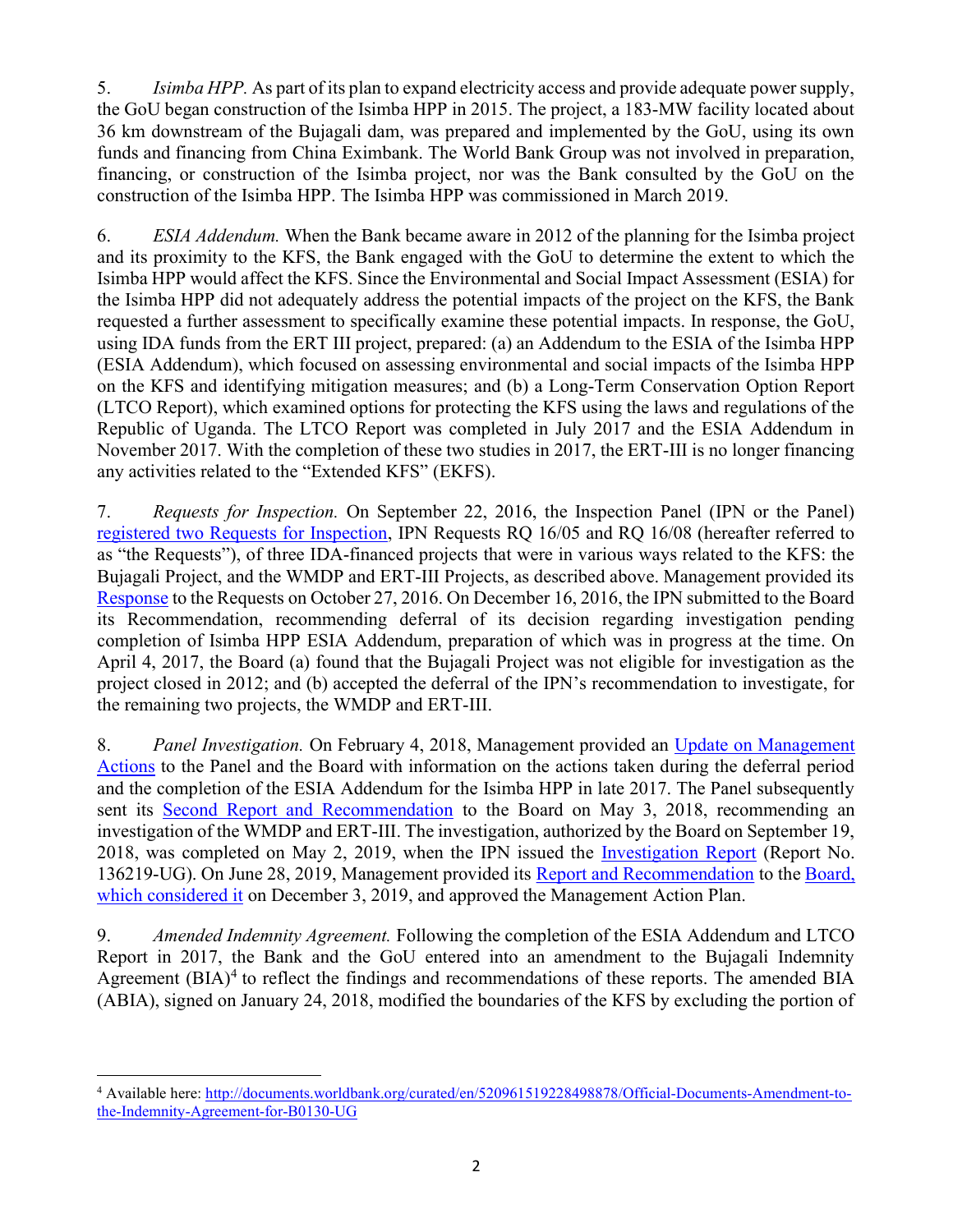the river flooded by the Isimba HPP reservoir, and extending the KFS further upstream toward the Bujagali dam, creating the EKFS.

10. Extended Kalagala Falls Site. The EKFS<sup>5</sup> encompasses "the stretch of Nile River approximately 15 kilometers long that begins upstream at 2.5 kilometers below the Bujagali dam wall and ends downstream at the tail end of the Isimba Dam reservoir (Maximum Pool Level of 1,055 meters above sea level), thereby including  $(A)$  the entire Nile River aquatic area within these limits; (B) all river islands within these limits; (C) all land within 100 meters of both the left and right river banks from the annual maximum high-water line;  $^6$  and (D) the entire area of the Namavundu, Kalagala Falls and Nile Bank Central Forest Reserves except any portions inundated by the reservoir of the Isimba Dam."

11. *Obligations of the GoU*. The ABIA addresses weaknesses identified in the management and protection of the original KFS by including specific GoU obligations to assure effective establishment and maintenance of the EKFS in ways that also appropriately address potential social impacts. The relevant GoU obligations and actions include: (a) to adopt, by December 31, 2019, and thereafter maintain, a mechanism that ensures legally-binding and long-term conservation, protection and management of the EKFS; and (b) to prepare and adopt, by December 31, 2019, a Management Plan  $(MP)$  for the EKFS, including measures to address potential social risks.<sup>7</sup> These obligations are further elaborated in a *Supplemental Letter*<sup>8</sup> dated January 24, 2018 between IDA and the Republic of Uganda which – *inter alia* – stipulates that if the MP requires the imposition of new or enhanced restrictions on access to natural resources, it will specify measures that would be taken to provide appropriate time-bound compensation to people using natural resources and whose livelihoods could be adversely affected by the EKFS-related management activities, prior to the effectiveness of such MP, and based on eligibility criteria mutually agreed by the GoU and IDA.

12. The ABIA preserves the objectives of the protection and commits the Republic of Uganda to establishing long-term protection of the EKFS under the Ugandan legislation. The Supplemental Letter further clarifies the elements that the legal mechanism and the MP are required to include, such as measures to protect the livelihoods of people adversely impacted by any new/enhanced restrictions under the EKFS MP. Overall, the EKFS represents a significant net gain in the areas to be protected compared to the original boundaries of the KFS.

 $5$  The name "Extended Kalagala Fall Site" (EKFS) is used informally to refer to the Kalagala Falls Site as defined by the January 24, 2018, amendment to the BIA. The ABIA continues to use the term "Kalagala Falls Site" to refer to this area. In some documents of the Republic of Uganda, the area is referred to as "Kalagala and Itanda Falls Special Conservation Area."

<sup>&</sup>lt;sup>6</sup> The 100-meter limit was selected to coincide with the existing "river bank" protection zone established under the National Environment (Wetlands, River Banks and Lake Shores Management) Regulations, 2000, in order to avoid any incremental impact of establishing the EKFS on people's livelihoods.

<sup>&</sup>lt;sup>7</sup> The original November 30, 2018 deadline for these two obligations was extended to December 31, 2019 by an amendment to the BIA dated November 30, 2018, available here:

http://documents.worldbank.org/curated/en/394221544801526377/Official-Documents-Third-Amendment-to-Indemnity-Agreement-B-0130-UG

<sup>&</sup>lt;sup>8</sup> Available here: http://documents.worldbank.org/curated/en/480341518474391782/Official-Documents-Supplemental-Letter-Ref-Section-3-06-a-of-Amended-Indemnity-Agreement-for-B0130-UG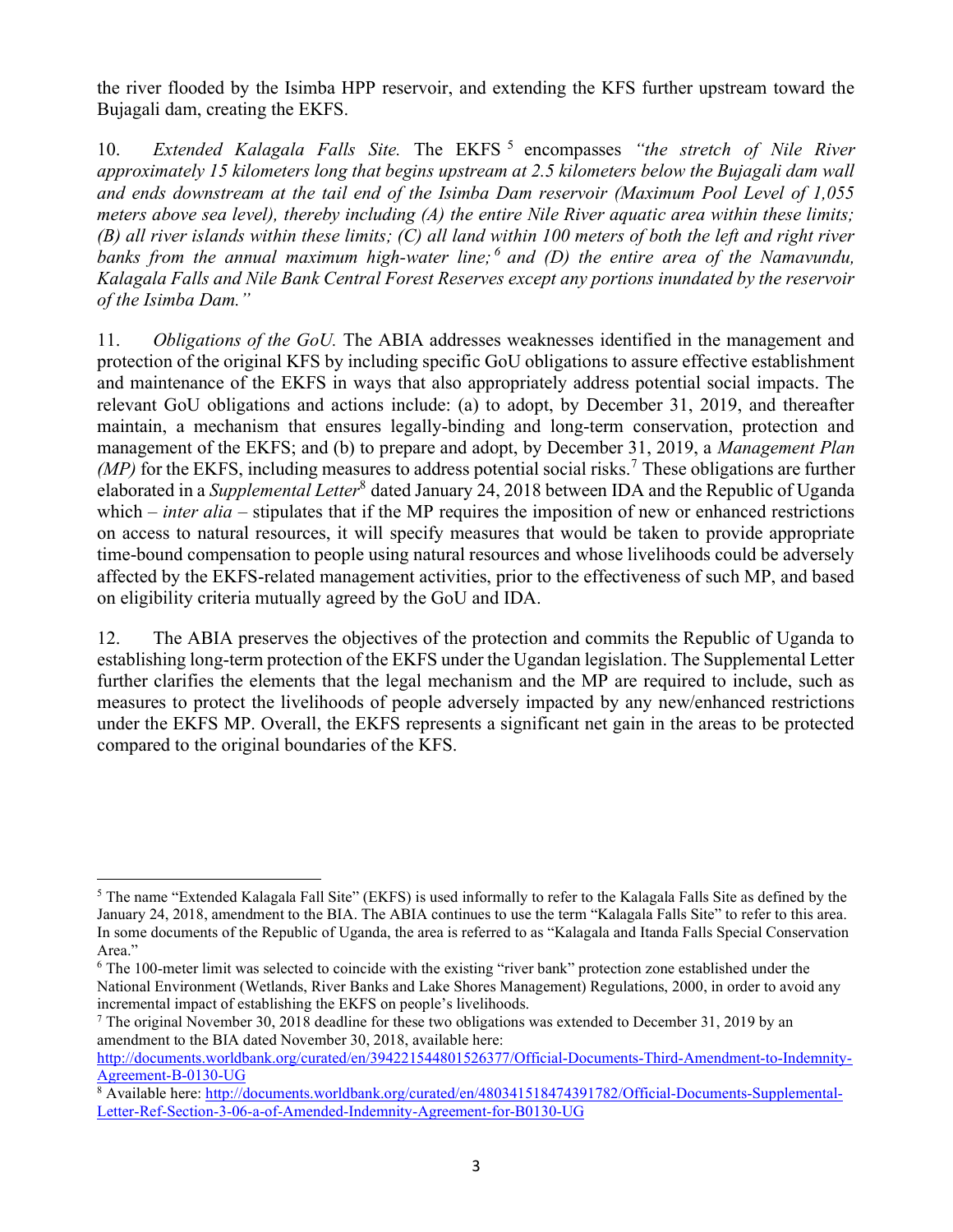# II. IMPLEMENTATION OF THE MANAGEMENT ACTION PLAN

## MAP implementation progress

13. Table 1 summarizes the status of actions taken under the MAP as of June 28, 2021.

| <b>Action</b>                                             | Status (as of June 28, 2021)                                                                                                   |
|-----------------------------------------------------------|--------------------------------------------------------------------------------------------------------------------------------|
| The GoU to prepare a public                               | <b>Ongoing.</b> The GoU prepared a Stakeholders Engagement and                                                                 |
| consultation and communication plan                       | Communication Plan (SECP) in November 2019. The GoU                                                                            |
| for the Livelihood Restoration Plan                       | strengthened engagement with stakeholders, including                                                                           |
| (LRP) and EKFS MP, in coordination                        | meetings in early 2020 with the Nile Riverbank Investors and                                                                   |
| with local community-based                                | Conservation Association (NRICA), an association                                                                               |
| organizations.                                            | representing a large number of stakeholders in the EKFS                                                                        |
| The Bank will review and advise                           | (such as tourism operators, real estate developers, business<br>owners, landowners, and individuals with land interests in the |
| through knowledge and good practice                       | EKFS). The onset of the COVID-19 pandemic in March 2020                                                                        |
| sharing.                                                  | and the ensuing prohibition of meetings and public gatherings                                                                  |
|                                                           | have, however, disrupted the consultation process.                                                                             |
| Timeline: by November 30, 2019                            |                                                                                                                                |
|                                                           | The Bank reviewed the SECP and provided comments and                                                                           |
|                                                           | suggested improvements in early December 2019. The Bank                                                                        |
|                                                           | had also engaged with NRICA in discussing the impacts of                                                                       |
|                                                           | establishing the EKFS as a Special Conservation Area (SCA).                                                                    |
|                                                           | Over the past year, the Bank received several letters from                                                                     |
|                                                           | NRICA and some affected businesses, raising various<br>concerns (deforestation, agriculture encroachment, land                 |
|                                                           | rights, demarcation, etc.). The Bank shared these concerns                                                                     |
|                                                           | with the GoU, both at the technical level and at the level of                                                                  |
|                                                           | senior officials, so that they may be adequately addressed.                                                                    |
|                                                           |                                                                                                                                |
|                                                           | The GoU technical team provided an updated SECP on June                                                                        |
|                                                           | 22, 2021, which the Bank is reviewing. The Bank will advise                                                                    |
|                                                           | GoU as part of its comments that the revised plan should be                                                                    |
|                                                           | made publicly available as well. The Bank will continue to                                                                     |
|                                                           | provide advice and good practice lessons on stakeholders'<br>consultations.                                                    |
|                                                           |                                                                                                                                |
| The GoU to declare EKFS a Special                         | <b>Completed.</b> The GoU declared EKFS as a Special                                                                           |
| Conservation Area under the National                      | Conservation Area under the National Environment Act                                                                           |
| Environment Act. The Bank will                            | through a Statutory Instrument, which was gazetted on                                                                          |
| review the draft Statutory Order for                      | December 27, 2019.                                                                                                             |
| consistency with the 2018 BIA.                            |                                                                                                                                |
|                                                           | The Bank reviewed the Statutory Instrument for consistency                                                                     |
| Timeline: by December 31, 2019                            | with the 2018 BIA and was satisfied.                                                                                           |
|                                                           | <b>Ongoing.</b> The GoU delivered to the Bank a revised draft MP                                                               |
| The GoU to prepare and adopt the<br>EKFS Management Plan. | in December 2020, which was discussed with the Bank and                                                                        |
|                                                           | then updated again in May 2021 to take into account the                                                                        |
| The Bank will review and clear the                        | Bank's comments. Some appendices to the MP are still to be                                                                     |
| plan and monitor the implementation                       | updated and shared with the Bank, and are expected by end-                                                                     |
| for consistency with the 2018 BIA and                     | August 2021. The revised draft MP will also need to be                                                                         |
| relevant Bank Policy.                                     | consulted upon with stakeholders before it is finalized.                                                                       |
|                                                           |                                                                                                                                |
| Timeline: preparation and adoption                        | The MP was expected to be finalized by end of September                                                                        |
| by December 31, 2019;                                     | 2020 and subsequently adopted. However, continued                                                                              |

## Table 1: Status of MAP Implementation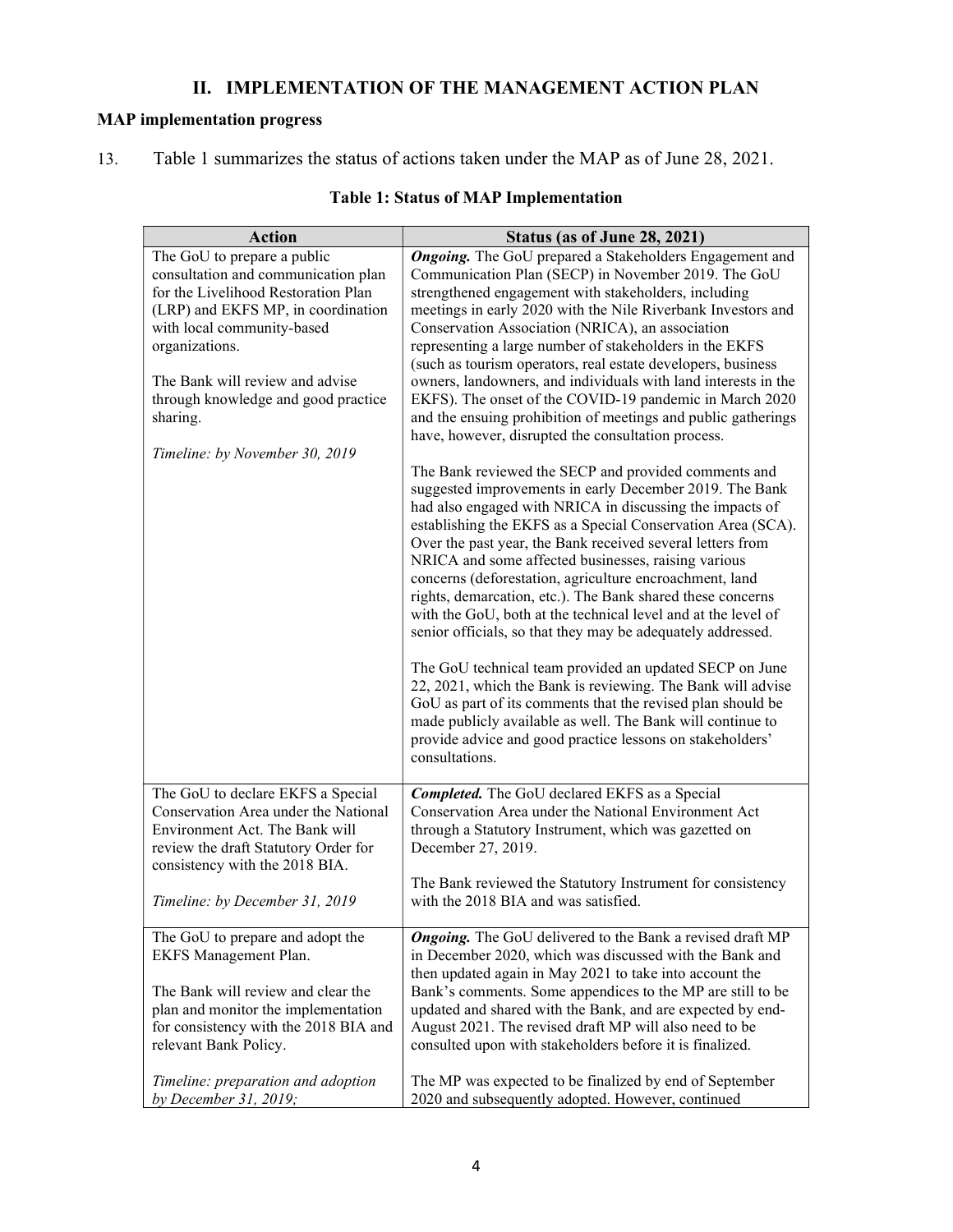| Action                                | Status (as of June 28, 2021)                                     |
|---------------------------------------|------------------------------------------------------------------|
| <i>implementation throughout the</i>  | restrictions on meetings and travel related to the COVID-19      |
| duration of the IDA Partial Risk      | pandemic continue to delay the completion of stakeholder         |
| Guarantee (November 2023)             | consultations.                                                   |
|                                       |                                                                  |
| The GoU to prepare and adopt a LRP    | <b>Ongoing.</b> The GoU prepared an interim draft of the LRP and |
| (including, if applicable, a          | a preliminary valuation report for a RAP. Further work on        |
| Resettlement Action Plan - RAP) for   | these documents, however, is on hold pending the finalization    |
| the EKFS.                             | of the MP. In addition, further consultations with stakeholders  |
|                                       | and project-affected people will be held on the documents        |
| The Bank will review and clear the    | before they are finalized. The LRP and RAP (if it proves         |
| plans and monitor implementation for  | needed) will be completed after the finalization of the MP.      |
| consistency with the 2018 BIA and     | The COVID 19 pandemic and the constraints on meeting and         |
| Operational Policy (OP) 4.12.         | travel imposed by the GoU will likely add to the time required   |
|                                       | to complete the documents.                                       |
| Timeline: preparation and adoption of |                                                                  |
| the LRP (and RAP, if applicable)      |                                                                  |
| prior to impacts, as defined by the   |                                                                  |
| EKFS MP.                              |                                                                  |

14. The actions reported in the table are discussed in more detail below.

15. Management notes that the course of the COVID-19 pandemic in the Project area has had an impact on the timelines for implementation of actions presented in the MAP. Public health measures and other restrictions related to COVID-19 continue to affect the Government's ability to organize public consultation with stakeholder groups. Public consultations, where mandated by Bank Policy, will need to be carried out as soon as the situation permits to finalize the instruments that are set out in the MAP.

16. Stakeholder consultations and communication. The GoU held a number of consultative meetings throughout preparation of the ESIA Addendum (2016-2017), preparation of the Statutory Instrument to declare the EKFS as a SCA (2018-2019), and preparation of the EKFS MP (2019-2020). The consultations were carried out by teams from the Ministry of Energy and Mineral Development, Ministry of Water and Environment, National Forestry Authority, and National Environment Management Authority. The mobilization of stakeholders for the consultations was carried out by local level leaders and local government institutions.

17. During finalization of the Statutory Instrument, in November 2019 the GoU also drafted the SECP that is to accompany preparation and implementation of the EKFS MP. The Bank team provided comments and suggested improvements to the plan in relation to stakeholder analysis and engagement; strengthening community participation and ownership; sequencing consultation processes to inform preparation of the MP and LRP (and RAP, if it proves necessary); and broadening consultation methods. The GoU technical team submitted an updated version of the SECP on June 22, 2021, which is currently being reviewed by the Bank and which will be subject to stakeholder consultations before being finalized.

18. As part of preparing the EKFS MP, as well as initiating preparation of the LRP and valuation of assets in the EKFS (in case a RAP proves necessary), the GoU team continued to carry out consultations with stakeholders throughout early 2020, until they were interrupted by the onset of the COVID-19 pandemic and the ban on gatherings. The GoU had intended to resume consultations after the restrictions on travel and public meetings were lifted. However, the country has been hit with the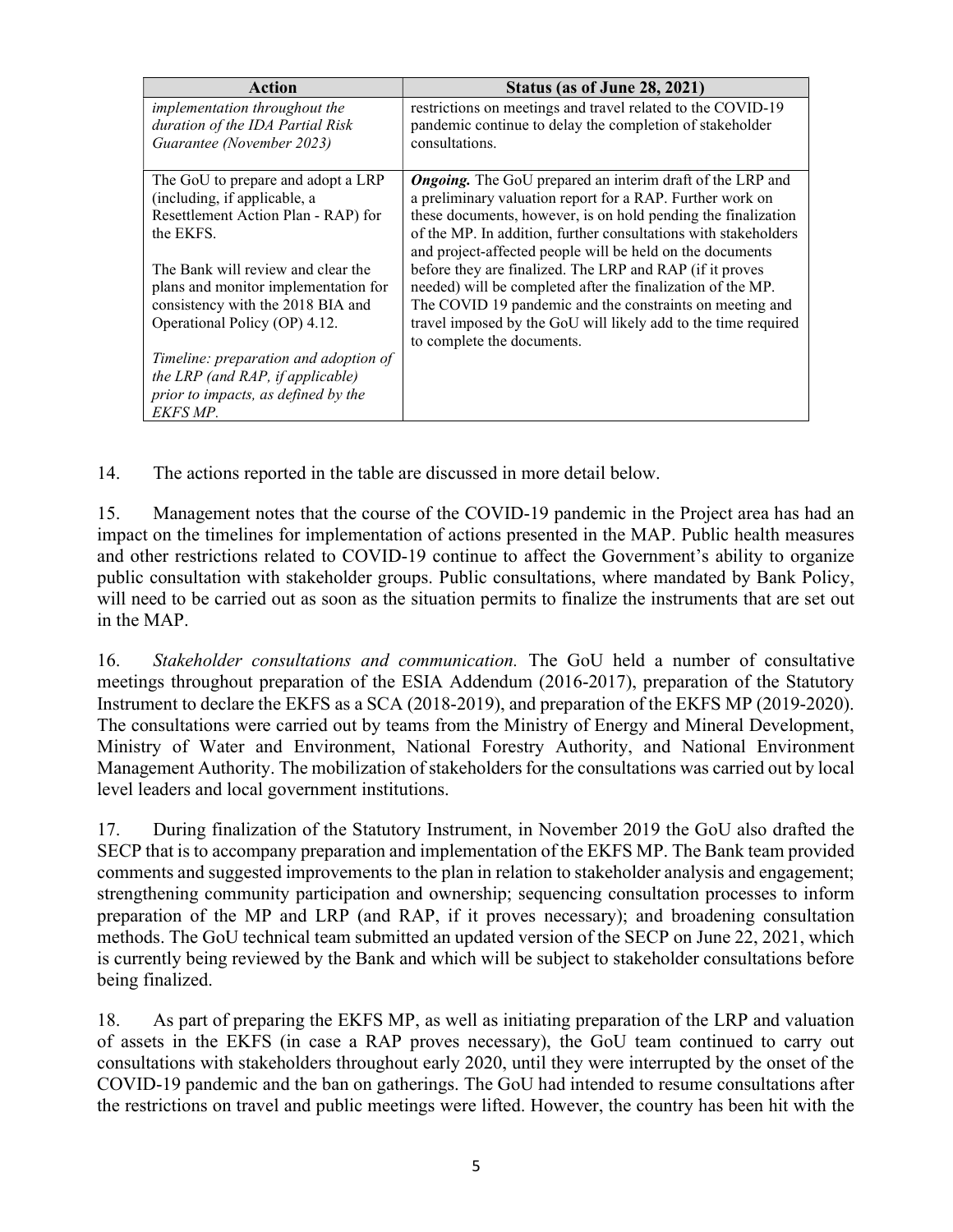third wave of the pandemic, which compelled the GoU to re-introduce some of the previously lifted restrictions. Under the current circumstances, the timing of further stakeholder consultations will depend on the course of the pandemic. The Bank will continue to follow-up and engage with the GoU on the consultations and subsequent finalization of the MP.

19. NRICA has continued to raise concerns to the Bank during the past year related to encroachment and land degradation; the methodology for the EKFS border demarcation; prohibition of activities inconsistent with the conservation objectives; licensing of activities that will be permitted; need for clarity regarding the Uganda National Environment Management Authority's requirements for user permits and related Environmental Impact Assessment; land ownership and land titles within the EKFS; and integration of its proposals into the MP. The Bank shared the concerns with the GoU and its technical team and requested the GoU to engage with NRICA and other stakeholders. In March 2021, Haven Eco River Lodge – a tourism business firm operating in the EKFS – raised concerns to the Minister of Water and Environment, asking for guarantees that its land rights would be respected upon implementation of the EKFS MP. The Bank requested the GoU to respond to this concern as well.

20. Legal protection of the EKFS. The adoption of the Statutory Instrument in December 2019, approved by Parliament, was a significant milestone and a sign of the commitment of the Republic of Uganda to ensuring long-term, sustained protection of the offset under Ugandan legislation and, therefore, beyond the expiration of the Indemnity Agreement scheduled for November 2023.

21. EKFS MP. The current discussions on improvements to the MP are in areas such as: clarifying the legal framework for land ownership and land use rights; demarcation of borders of the EKFS; management of authorized and prohibited activities in the different areas of the EKFS; updating of appendices on CFR management plans, ecotourism plans, fragile ecosystems, livelihood framework, and monitoring plan for aquatic resources and fisheries; implementation arrangements and responsibilities, including participatory/partnership arrangements with local communities, businesses, groups, and individuals with interest in the EKFS SCA; and stakeholder consultations. Addressing these issues will require additional consultations, whose schedule and conduct will depend on the course of the pandemic.

22. LRP and RAP for the EKFS. The GoU prepared a "Valuation and Survey Report for Land, Buildings, Crops, Trees and Loss of Income for the Development of the Resettlement Action Plan for the Kalagala-Itanda Offset Area" ("Valuation and Survey Report"), which should be an integral part of the RAP, should such a RAP be needed (this is to be established after the EKFS MP is finalized and adopted). This Valuation and Survey Report will need to be approved by the Chief Government Valuer. Following the approval of the Valuation and Survey Report and adoption of the MP, the LRP and RAP (if needed) will be further developed and will undergo a thorough consultation process before being finalized. However, further work on the LRP and RAP has been put on hold pending completion of the MP, which will determine the scope of the impacts of establishing the EKFS and therefore needs to precede LRP/RAP design.

## Summary of video-consultations with affected stakeholders on MAP implementation progress

23. Consultations. Consultations were held with stakeholders via videoconference on July 8, 2021, as pandemic-related restrictions prevented face-to-face meetings. Participants included stakeholders from local communities and business organizations. Given that the Requesters had asked to keep their identities confidential, the Bank team was unable to invite the Requesters specifically but invited to